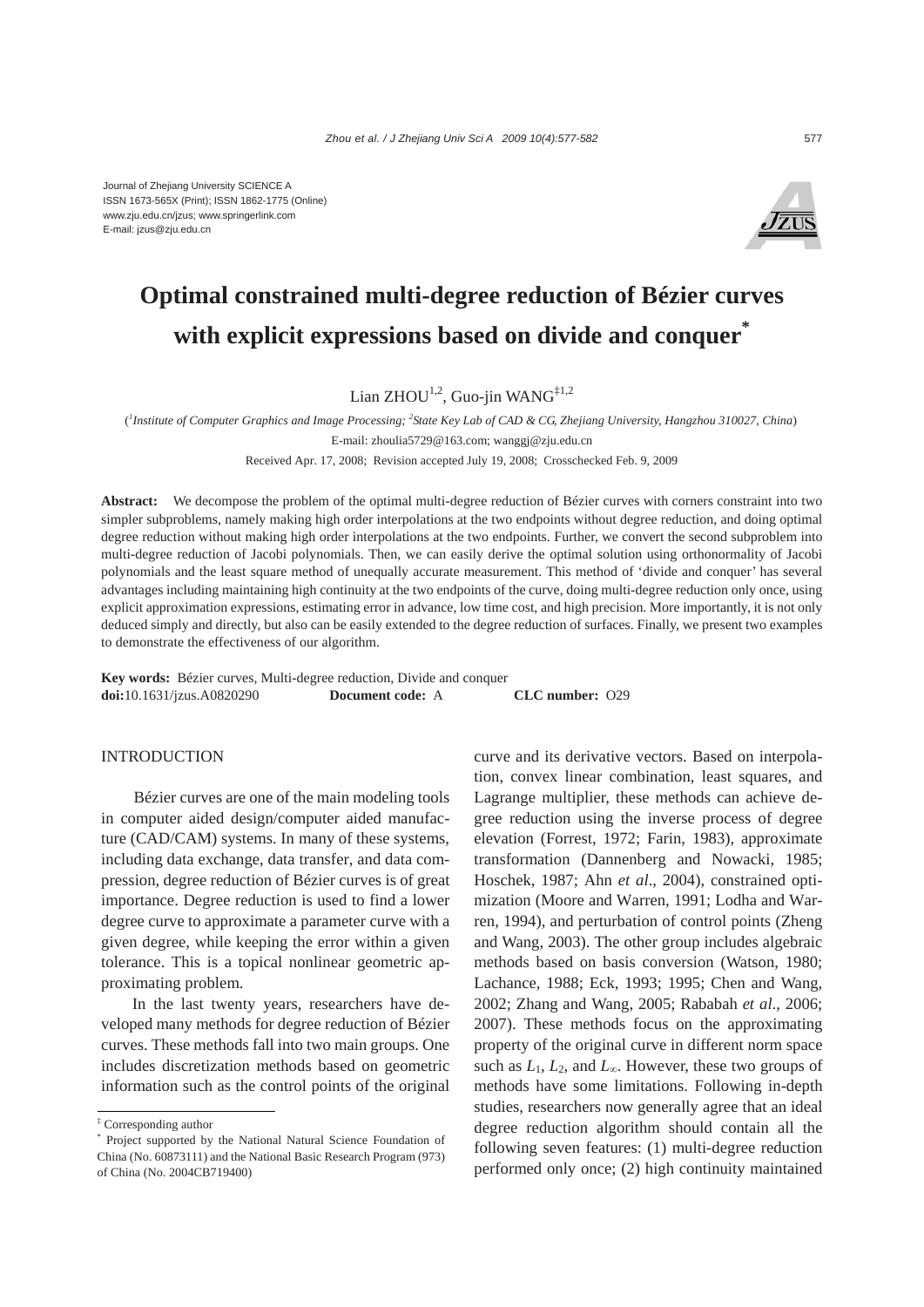at the two endpoints of the curves; (3) explicit approximation expression; (4) high precision; (5) low time cost; (6) error estimated in advance; (7) capability to be extended to degree reduction of surfaces. Here  $(1)$   $\sim$   $(4)$  are related to accuracy, and  $(5)$  and  $(6)$ are related to efficiency. In particular, (6) can prompt users to perform degree reduction of sub-curves when the error of degree reduction of the original curve is larger than the given tolerance, so as to avoid invalid results. However, existing methods do not have all the above characteristics. In particular, (7) is more important and harder to achieve for researchers because the interpolation conditions of Bézier surfaces are more complex than those of Bézier curves.

The research summarized in this study was aimed at overcoming these limitations. Our basic approach was as follows. First, we divided the problem of the optimal degree reduction of a curve with high order interpolations at its two endpoints into two simpler problems, namely making high order interpolations at its two endpoints without performing degree reduction, and performing optimal degree reduction without making high order interpolations at its two endpoints. Second, we transformed the latter into Jacobi polynomial space, and then solved the problem using the orthonormality of Jacobi polynomials and the least square method of unequally accurate measurement. Our method greatly simplifies and clarifies the problem. It also has the potential to be extended to the degree reduction of Bézier surfaces because the control points of the surface arrayed in a 2D lattice form can be realigned into a 1D lattice form. During this realignment there is consistency in the mathematics and in the representation of symbols between the interpolation conditions of surface corners and boundaries, and those of curve endpoints. Thus, our algorithm can be expediently extended to the multi-degree reduction of surfaces. In this paper, we deduce the fundamental principles and use examples to evaluate our methods. The results are of significance to both researchers and the CAD/CAM industry. The generalization to surfaces will be discussed in another paper.

## DESCRIPTION OF THE PROBLEM

Given control points  $\{p_i\}_{i=0}^n$ , a degree *n* Bézier curve can be expressed as

$$
P_n(t) = \sum_{i=0}^n B_i^n(t) p_i, \ \ 0 \le t \le 1,
$$
 (1)

where  $B_i^n(t)$  are the Bernstein polynomial basis functions.

The multi-degree reduced approximation of the Bézier curve  $P_n(t)$  denoted as Eq.(1) with corners interpolations in the norm  $L_2$  is to find another Bézier curve of degree *m* (*m*<*n*) expressed as

$$
Q_m(t) = \sum_{i=0}^m B_i^m(t) q_i, \ 0 \le t \le 1,
$$

such that the distance between these two curves in the norm  $L_2$  reaches the minimum, i.e.,

$$
\left\| P_n(t) - Q_m(t) \right\|_{L_2} = \left( \int_0^1 \left\| P_n(t) - Q_m(t) \right\|^2 dt \right)^{1/2} = \min,
$$

and moreover, the prescribed (*r*, *s*)-order continuous conditions should also be preserved at the two endpoints of the two curves. Thus, there exist two nonnegative integers *r* and *s*, such that the following equations hold:

$$
\begin{cases}\nP_n^{(k)}(0) = \mathcal{Q}_m^{(k)}(0), & k = 0, 1, \dots, r, \\
P_n^{(l)}(1) = \mathcal{Q}_m^{(l)}(1), & l = 0, 1, \dots, s.\n\end{cases}
$$
\n(2)

#### PREPARATION AND NOTATION

This paper applies two properties of Jacobi polynomials. The first is from (Borwein and Erdelyi, 1995) and the second can be derived easily from (Sunwoo, 2005).

**Property 1** (Borwein and Erdelyi, 1995) Jacobi polynomials  $J_n(x)$  of degree *n* are orthogonal to each other when their weight functions are constant 1. That is,

$$
\int_{-1}^{1} J_n(x) J_m(x) dx = \begin{cases} 0, & n \neq m, \\ \delta_n = 2 / (2n + 1), & n = m. \end{cases}
$$

**Property 2** (Sunwoo, 2005)Jacobi polynomials  ${J_i(2t-1)}_{i=0}^n$  (0≤*t*≤1) and Bernstein polynomials  ${B_i^n(t)}_{i=0}^n$  (0≤*t*≤1) have the following relationship: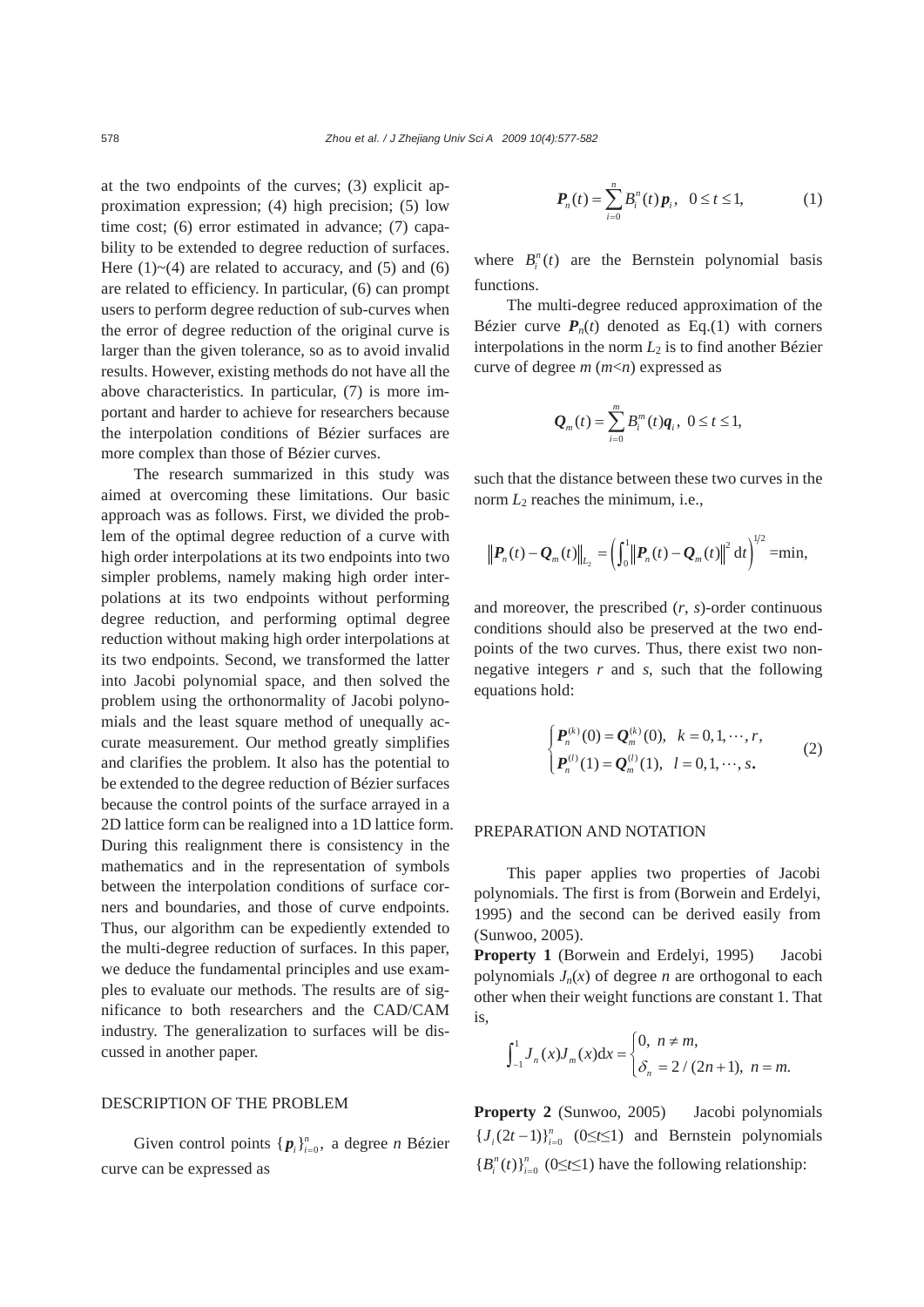$$
B_k^n(t) = \sum_{i=0}^n J_i(2t-1)a_{i,k}, \quad k = 0, 1, \dots, n,
$$

where

$$
a_{i,k} = \frac{2k+1}{n+k+1} {n \choose i} \sum_{l=0}^{k} (-1)^{k+l} {k \choose l} {k \choose k-l} / {n+k \choose i+l}.
$$

By introducing transfer matrix

$$
A_{(n+1)\times(n+1)}^n = (a_{i,k})_{(n+1)\times(n+1)} = \begin{pmatrix} A_{(m+1)\times(n+1)}^n \\ A_{(n-m)\times(n+1)}^n \end{pmatrix},
$$
 (3)

and basis matrices

$$
\begin{aligned} \boldsymbol{B}_n &= [B_0^n(t), B_1^n(t), \cdots, B_n^n(t)], \\ \boldsymbol{J}_n &= [J_0(2t-1), J_1(2t-1), \cdots, J_n(2t-1)], \end{aligned}
$$

Property 2 can be rewritten as

$$
\boldsymbol{B}_n = \boldsymbol{J}_n \boldsymbol{A}_{(n+1)\times(n+1)}^n. \tag{4}
$$

For convenience of application in the following section, we again define two weight matrices:

$$
V_{(m+1)\times(m+1)} = (v_{i, j})_{(m+1)\times(m+1)},
$$
  

$$
K_{(n-m)\times(n-m)} = (k_{i, j})_{(n-m)\times(n-m)},
$$

where

$$
v_{i,j} = \begin{cases} \delta_i, i = j, & i, j = 0, 1, \dots, m, \\ 0, i \neq j, & k_{i,j} = \begin{cases} \delta_{m+1+i}, i = j, & i, j = 0, 1, \dots, n-m-1, \\ 0, & i \neq j, \end{cases} \end{cases}
$$

DECOMPOSITION AND SIMPLIFICATION OF DEGREE REDUCTION

### **Decomposition of the degree reduction**

Based on the interpolation condition Eq.(2) that the curve  $P_n(t)$  denoted as Eq.(1) should satisfy, we deduce the following lemma according to (Chen and Wang, 2002):

Lemma 1 The necessary and sufficient condition for interpolation condition Eq.(2) is

$$
(q_0, q_1, \cdots, q_r) = (p_0, p_1, \cdots, p_r) M_{(r+1)\times(r+1)},
$$
  

$$
(q_{m-s}, q_{m-s+1}, \cdots, q_m) = (p_{n-s}, p_{n-s+1}, \cdots, p_n) N_{(s+1)\times(s+1)},
$$

where  
\n
$$
\mathbf{M}_{(r+1)\times(r+1)} = \begin{pmatrix} b_{0,0} & b_{0,1} & \cdots & b_{0,r} \\ 0 & b_{1,1} & \cdots & b_{1,r} \\ \vdots & \vdots & & \vdots \\ 0 & 0 & \cdots & b_{r,r} \end{pmatrix}^{-1},
$$
\n
$$
\mathbf{N}_{(s+1)\times(s+1)} = \begin{pmatrix} b_{m-s,n-s} & 0 & \cdots & 0 \\ b_{m-s+1,n-s} & b_{m-s+1,n-s+1} & \cdots & 0 \\ \vdots & & \vdots & & \vdots \\ b_{m,n-s} & b_{m,n-s+1} & \cdots & b_{m,n} \end{pmatrix}^{-1},
$$
\n
$$
b_{i,j} = \begin{pmatrix} m \\ i \end{pmatrix} \begin{pmatrix} n-m \\ j-i \end{pmatrix} / \begin{pmatrix} n \\ j \end{pmatrix}.
$$

Now we divide the control points of the degreereduced curve into two parts. One part consists of the control points that should satisfy the high order interpolation condition without degree reduction (described in this subsection). The second part can be obtained by using the control points of the first part and the condition of unconstrained optimal multidegree reduction (described in the next subsection). The idiographic category rule is as follows.

Denote

$$
\tilde{Q}_{m} = [q_{0}, q_{1}, \dots, q_{r}, 0, \dots, 0, q_{m-s}, q_{m-s+1}, \dots, q_{m}],
$$
\n
$$
\overline{Q}_{m} = [0, \dots, 0, q_{r+1}, q_{r+2}, \dots, q_{m-s-1}, 0, \dots, 0],
$$
\n
$$
\hat{Q}_{m-r-s-2} = [q_{r+1}, q_{r+2}, \dots, q_{m-s-1}],
$$

and introduce the endpoints constrained matrix

$$
\boldsymbol{H}_{(n+1)\times(m+1)} = \begin{pmatrix} \boldsymbol{M}_{(r+1)\times(r+1)} & \boldsymbol{0}_{(n+1)\times(m-r-s-1)} & \boldsymbol{0}_{(n-s)\times(s+1)} \\ \boldsymbol{0}_{(n-r)\times(r+1)} & \boldsymbol{0}_{(n+1)\times(m-r-s-1)} & \boldsymbol{N}_{(s+1)\times(s+1)} \end{pmatrix},
$$

and the control points matrix

$$
\boldsymbol{P}_n = [\boldsymbol{p}_0, \boldsymbol{p}_1, \cdots, \boldsymbol{p}_n].
$$

Then, according to Lemma 1, it is obvious that

$$
\tilde{\mathbf{Q}}_m = \mathbf{P}_n \mathbf{H}_{(n+1)\times(m+1)}.\tag{5}
$$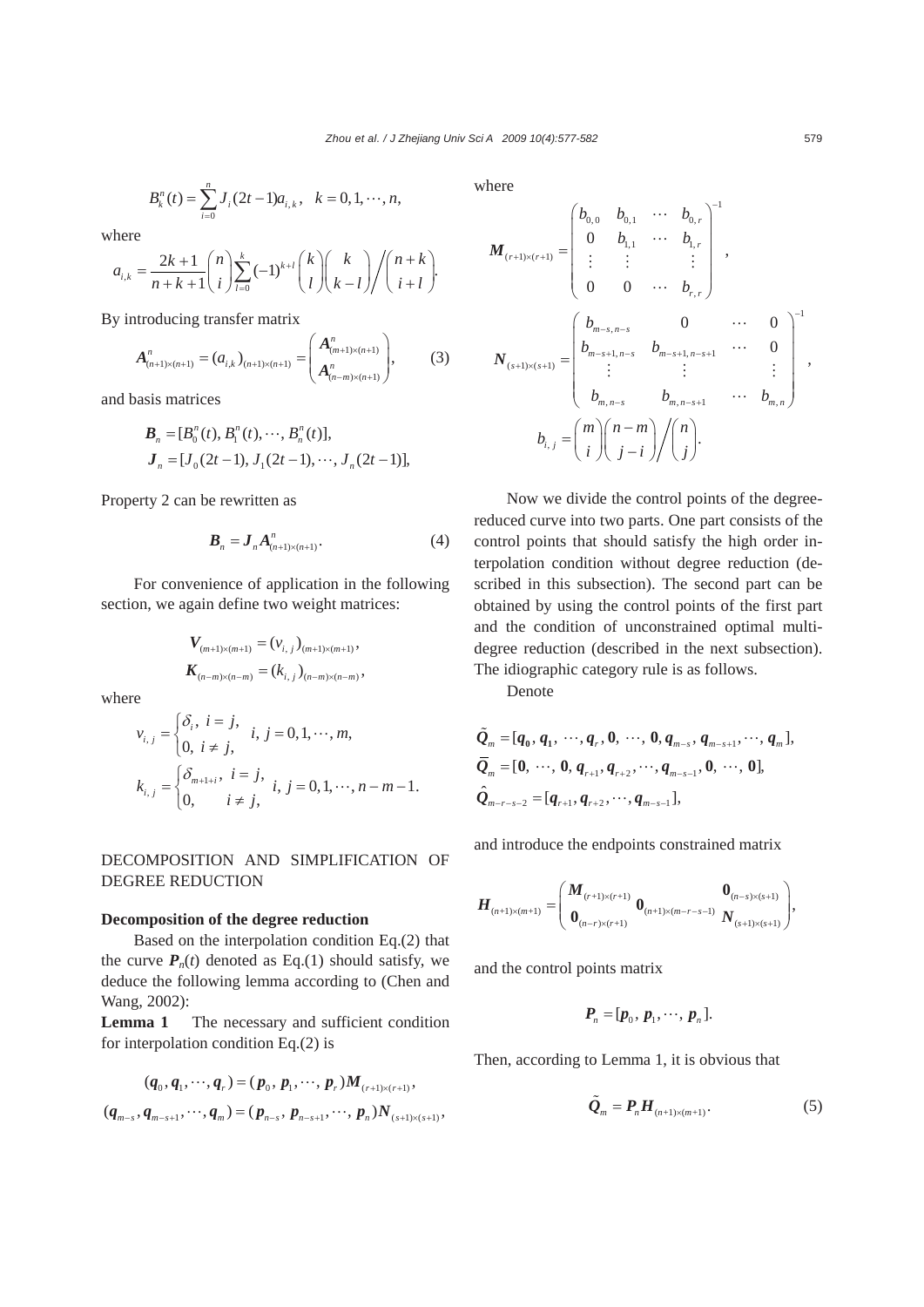# **Transferring from constrained multi-degree reduction into unconstrained multi-degree reduction and the solution**

Through the preparation above, the problem of the optimal degree reduction of a curve with high order interpolations at two endpoints is divided into two simpler ones: making high order interpolations at two endpoints without doing degree reduction, and doing optimal degree reduction without making high order interpolations at two endpoints. The former problem has been easily solved, so we are left to solve the latter. The key to resolving the problem lies in transforming the original curve into Jacobi polynomial space to solve the residual control points  ${q_i}_{i=r+1}^{m-s-1}$  of the degree-reduced curve. Applying Eqs. $(3)$ ~ $(5)$ , we have

$$
P_n(t) - Q_m(t) = B_n P_n^T - B_m (\tilde{Q}_m + \bar{Q}_m)^T
$$
  
\n
$$
= J_n A_{(n+1)\times(n+1)}^n P_n^T - J_m A_{(m+1)\times(m+1)}^m (P_n H_{(n+1)\times(m+1)} + \bar{Q}_m)^T
$$
  
\n
$$
= J_n \left( \begin{pmatrix} A_{(m+1)\times(n+1)}^n \\ A_{(n-m)\times(n+1)}^n \end{pmatrix} - \begin{pmatrix} A_{(m+1)\times(m+1)}^m H_{(n+1)\times(m+1)}^T \\ 0 \end{pmatrix} \right) P_n^T
$$
  
\n
$$
- J_m A_{(m+1)\times(m+1)}^m \bar{Q}_m^T
$$
  
\n
$$
= J_m L_{(m+1)\times 1} + [J_{(m+1)} (2t - 1), J_{m+2} (2t - 1), ..., J_n (2t - 1)]
$$
  
\n
$$
\cdot A_{(n-m)\times(n+1)}^n P_n^T,
$$

where

$$
L_{(m+1)\times 1} = (l_i)_{(m+1)\times 1} = U_{(m+1)\times 1} - F\hat{Q}_{m-r-s-2}^T,
$$
  

$$
U_{(m+1)\times 1} = (A_{(m+1)\times (n+1)}^n - A_{(m+1)\times (m+1)}^m H_{(m+1)\times (m+1)}^T) P_n^T,
$$

and  $\mathbf{F} = \mathbf{F}_{(m+1)\times(m-r-s-1)}^m$  is the submatrix formed from the (*r*+2)th column to the (*m*−*s*)th column of the matrix

$$
A^{m}_{(m+1)\times(m+1)}=[\boldsymbol{F}^{m}_{(m+1)\times(r+1)},\boldsymbol{F}^{m}_{(m+1)\times(m-r-s-1)},\boldsymbol{F}^{m}_{(m+1)\times(s+1)}].
$$

Next we solve the only unknown quantity  $Q_{m-r-s-2}$ . This is a simple problem of optimal degree reduction without corners constrained. According to Property 1, it is clear that  $||P_n(t) - Q_m(t)||_{L_2}$  reaches the minimum if and only if

$$
L_{(m+1)\times 1}^{\mathrm{T}} V_{(m+1)\times (m+1)} L_{(m+1)\times 1} = \min.
$$

That is,

$$
\sum_{i=0}^m v_i l_i^2 = \min.
$$

Now we use the least square method of unequally accurate measurement to find the solution. For a minimum of  $\sum_{i=0}^{m} v_i l_i^2$ , it is necessary that the derivatives of  $\sum_{i=0}^{m} v_i l_i^2$  $\sum_{i=0}^{m} v_i l_i^2$  with respect to the elements of the vector  $\hat{Q}_{m-r-s-2}$  be zero, i.e.,

$$
\frac{\partial \left(\sum_{i=0}^{m} v_i l_i^2\right)}{\partial q_j} = 0, \quad j = r+1, r+2, ..., m-s-1,
$$

Solve the normal equations

$$
\bm{F}^{\mathrm{T}} \bm{V}_{(m+1)\times(m+1)} \bm{L}_{(m+1)\times 1} = 0.
$$

Substitute  $\mathbf{L}_{m+1} = \mathbf{U}_{m+1} - \mathbf{F}\hat{\mathbf{Q}}_{m-r-s-2}$  into the above expression,

$$
\bm{F}^{\mathrm{T}} \bm{V}_{(m+1)\times(m+1)} \bm{F} \hat{\bm{Q}}_{m-r-s-2} = \bm{F}^{\mathrm{T}} \bm{V}_{(m+1)\times(m+1)} \bm{U}_{(m+1)\times 1},
$$

and then,

$$
\hat{Q}_{m-r-s-2} = \left( \bm{F}^{\mathrm{T}} \bm{V}_{(m+1)\times (m+1)} \bm{F} \right)^{-1} \bm{F}^{\mathrm{T}} \bm{V}_{(m+1)\times (m+1)} \bm{U}_{(m+1)\times 1}.
$$

**Remark 1**  $\forall x \in \mathbb{R}^{m-r-s-1}$  ( $x \neq 0$ ), ( $Fx$ )<sup>T</sup> $VFx>0$ , so  $\mathbf{F}^{\mathrm{T}} \mathbf{V} \mathbf{F}$  is a real symmetric positive definite matrix and it is invertible.

All that remains is to combine the control points of the degree-reduced curve. Denote

$$
\overline{G}_{(m+1)\times (n+1)} = \begin{pmatrix} \mathbf{0}_{(r+1)\times (n+1)} \\ \hat{G}_{(m-r-s-1)\times (n+1)} \\ \mathbf{0}_{(s+1)\times (n+1)} \end{pmatrix},
$$

where

$$
\hat{G}_{(m-r-s-1)\times(n+1)} = (F^{\mathrm{T}}V_{(m+1)\times(m+1)}F)^{-1}F^{\mathrm{T}}V_{(m+1)\times(m+1)} \cdot (A_{(m+1)\times(n+1)}^n - A_{(m+1)\times(m+1)}^mH_{(n+1)\times(m+1)}^{\mathrm{T}}).
$$

Then

$$
\overline{\mathbf{\mathcal{Q}}}_m^{\mathrm{T}} = \overline{\mathbf{G}}_{(m+1)\times(n+1)} \mathbf{P}_n^{\mathrm{T}}.
$$

Finally, denote

$$
\mathbf{W}_{(m+1)\times(n+1)} = \mathbf{H}_{(n+1)\times(m+1)}^{T} + \overline{\mathbf{G}}_{(m+1)\times(n+1)}.
$$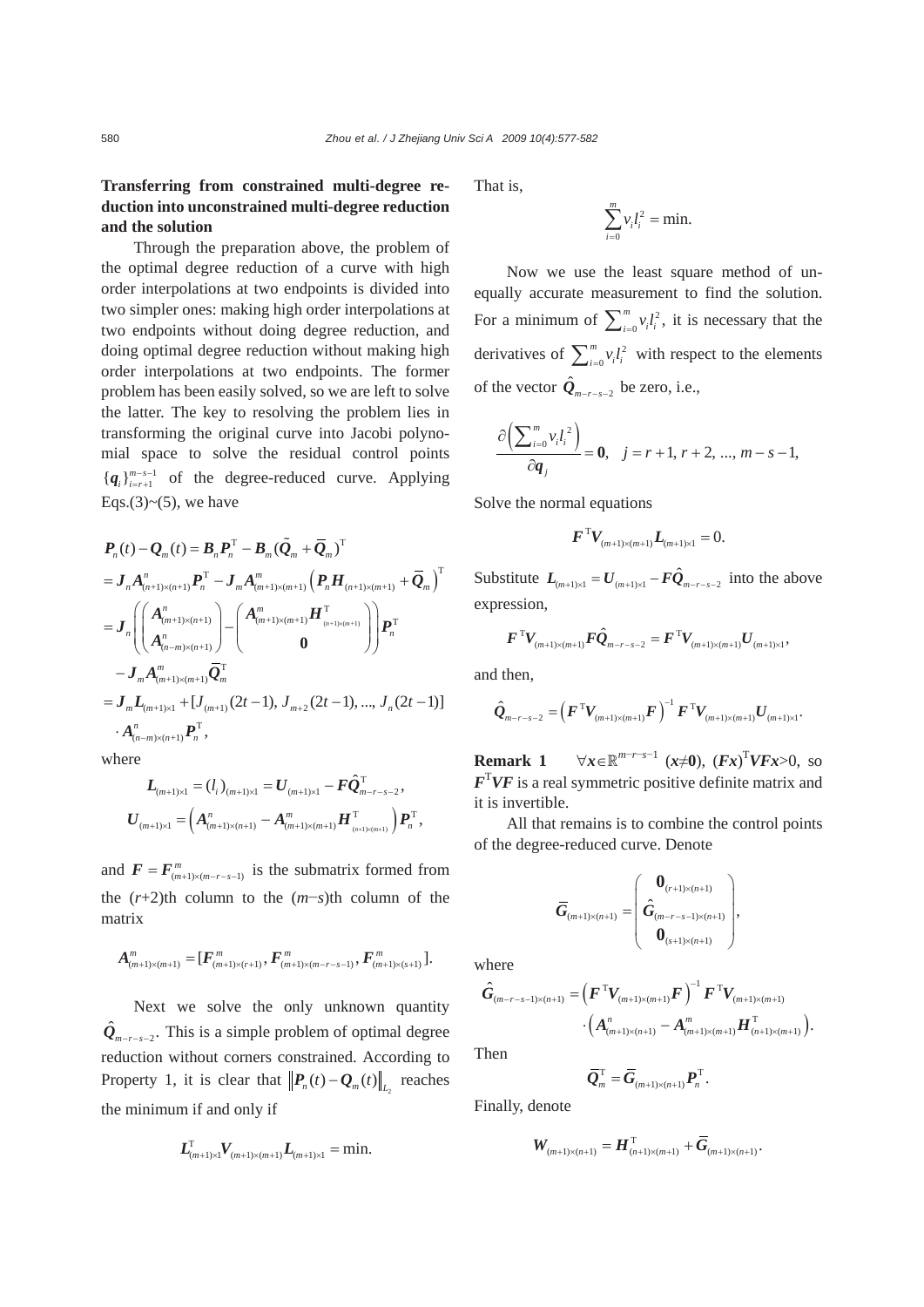Then observing Eq.(5), we can express the control points of the degree-reduced curve in explicit form as

$$
\boldsymbol{Q}_m^{\mathrm{T}} = \boldsymbol{W}_{(m+1)\times(n+1)} \boldsymbol{P}_n^{\mathrm{T}}.
$$

**Remark 2** Endpoints constrained matrix  $H_{(n+1)\times(m+1)}$ , basis transfer matrix  $A_{(m+1)\times(m+1)}^m$ , and weight matrix  $V_{(m+1)\times(m+1)}$  can be calculated beforehand, and stored in a database. Therefore, the method is less time consuming.

**Remark 3** When  $r=s=-1$ , the problem is converted to unconstrained degree reduction of the curve. Here, the control points of the degree-reduced curve are

$$
\mathbf{Q}_{m}^{\mathrm{T}}=\left(\bm{A}_{(m+1)\times(m+1)}^{m}\right)^{-1}\bm{A}_{(m+1)\times(n+1)}^{n}\bm{P}_{n}^{\mathrm{T}}.
$$

## **Approximating error**

Here, we give the explicit expression of the approximating error to show how it is predicted. Denote

$$
D_{(m+1)\times(n+1)} = A_{(m+1)\times(n+1)}^n - A_{(m+1)\times(m+1)}^m H_{(n+1)\times(m+1)}^T
$$
  
- 
$$
A_{(m+1)\times(m+1)}^m \overline{G}_{(m+1)\times(n+1)}.
$$

Then the approximating error is as follows:

$$
\mathcal{E} = \left\| \boldsymbol{P}_n(t) - \boldsymbol{Q}_m(t) \right\|_{L_2} = \left( \int_0^1 \left\| \boldsymbol{P}_n(t) - \boldsymbol{Q}_m(t) \right\|^2 dt \right)^{1/2}
$$
  
=  $\frac{\sqrt{2}}{2} \left( \left\| \boldsymbol{P}_n \boldsymbol{D}_{(m+1)\times(n+1)}^{\mathrm{T}} \boldsymbol{V}_{(m+1)\times(m+1)} \boldsymbol{D}_{(m+1)\times(n+1)} \boldsymbol{P}_n^{\mathrm{T}} \right\|_{L_2}^2 + \left\| \boldsymbol{P}_n \left( \boldsymbol{A}_{(n-m)\times(n+1)}^n \right)^{\mathrm{T}} \boldsymbol{K}_{(n-m)\times(n-m)} \boldsymbol{A}_{(n-m)\times(n+1)}^n \boldsymbol{P}_n^{\mathrm{T}} \right\|_{L_2}^2 \right)^{1/2}.$ 

## EXAMPLE ANALYSES

Finally two examples are presented.

**Example 1** For a given Bernstein polynomial of degree 4 with the control points  $(1, 2, 4, 3, 2)$ , we are to find its best degree-reduced Bernstein polynomial of degree 3, keeping the (0, 0)-order endpoints interpolations. Applying the algorithm of this paper, the control points of the degree-reduced curve are (1, 17/6, 23/6, 2). The approximating error is 0.0527. The result is given in Fig.1.



**Fig.1 Bernstein polynomial of degree 4 and its best one-degree-reduced Bernstein polynomial keeping the** endpoints  $(r, s) = (0, 0)$  order interpolations

**Example 2** For a given Bernstein polynomial of degree 6 with the control points  $(0, 1, 4, 3, 2, 1, 0)$ , we are to find its best degree-reduced Bernstein polynomial of degree 4, keeping the (1, 0)-order endpoints interpolations. Applying the algorithm of this paper, the control points of the degree-reduced curve are (0, 1.5000, 5.6061, 0.5545, 0). The approximating error is 0.1077. The approximating effect is very good. Fig.2 shows the result.



**Fig.2 Bernstein polynomial of degree 6 and its best two-degree-reduced Bernstein polynomial keeping the** endpoints  $(r, s) = (1, 0)$  order interpolations

## **CONCLUSION**

In this paper we have introduced a new framework for multi-degree reduction of Bézier curves with endpoints continuity and have obtained the optimal approximation in  $L_2$ -norm. This paper differs from previous work because of its novel method: divide and conquer. That is, it divides the problem of the optimal degree reduction of a curve with high order interpolations at its two endpoints into two simpler problems: making high order interpolations at its two endpoints without doing degree reduction, and doing